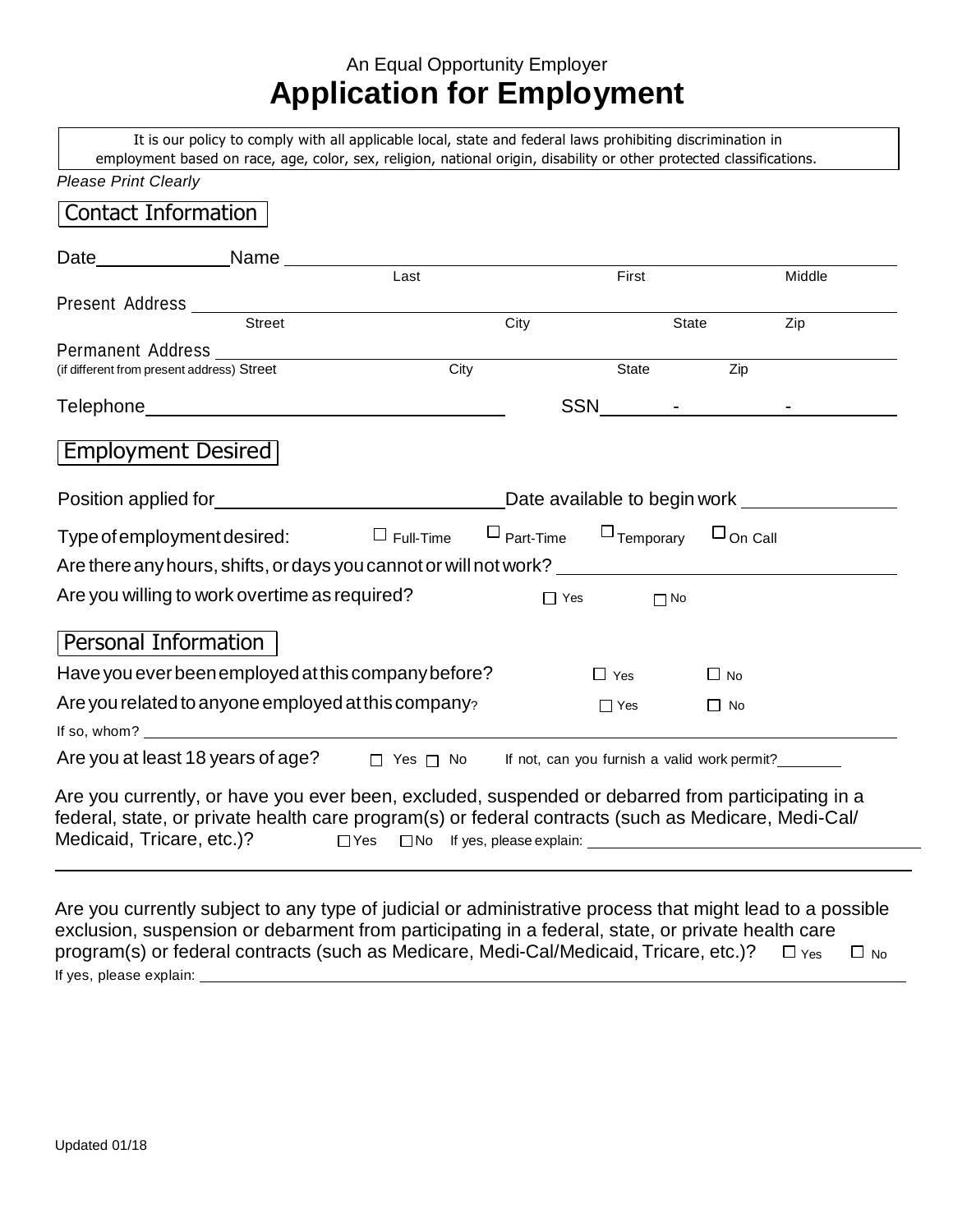# Licensure/Certification

| Have you ever had a professional license or certification revoked or suspended? $\square$ Yes<br>$\Box$ No                                 |                           |                                       |                         |                                           |
|--------------------------------------------------------------------------------------------------------------------------------------------|---------------------------|---------------------------------------|-------------------------|-------------------------------------------|
|                                                                                                                                            |                           |                                       |                         |                                           |
| Do you currently hold a valid professional license or certification?<br>If yes, note $Type(s)$ .                                           |                           |                                       | $\Box$ Yes              | $\square$ No                              |
|                                                                                                                                            | $\Box$ LVN $\Box$ CNA     | $\Box$ Administrator $\Box$ Preceptor | $\Box$ Registered Nurse | □ Other__________________________________ |
|                                                                                                                                            |                           |                                       |                         | Expiration Date: ________                 |
| <b>DHS Verification Number:</b>                                                                                                            |                           |                                       | (FOR EMPLOYER USE ONLY) |                                           |
|                                                                                                                                            | Confirmation Number: 1997 |                                       | Expiration: Department  |                                           |
|                                                                                                                                            |                           |                                       | Date:                   |                                           |
| Physical Data                                                                                                                              |                           |                                       |                         |                                           |
| Are you able to perform the essential functions of the job for which you are applying, either with or<br>without reasonable accommodation? |                           | $\Box$ Yes<br>$\Box$ No               |                         |                                           |

If no, please describe the functions that cannot be performed:

NOTE: We comply with the ADA and consider reasonable accommodations that may be necessary for eligible applicants to perform essential functions. Hire may be subject to passing a medical examination, and to skill and agility tests.

#### Education, Training & Experience

| School                | Name & Address | Years<br>Completed | Graduate?<br>(Yes/No) | Degree/<br>Diploma |
|-----------------------|----------------|--------------------|-----------------------|--------------------|
| <b>High School</b>    |                |                    |                       |                    |
| College/University    |                |                    |                       |                    |
| College/University    |                |                    |                       |                    |
| Vocational            |                |                    |                       |                    |
| <b>Health Care</b>    |                |                    |                       |                    |
| <b>Other Training</b> |                |                    |                       |                    |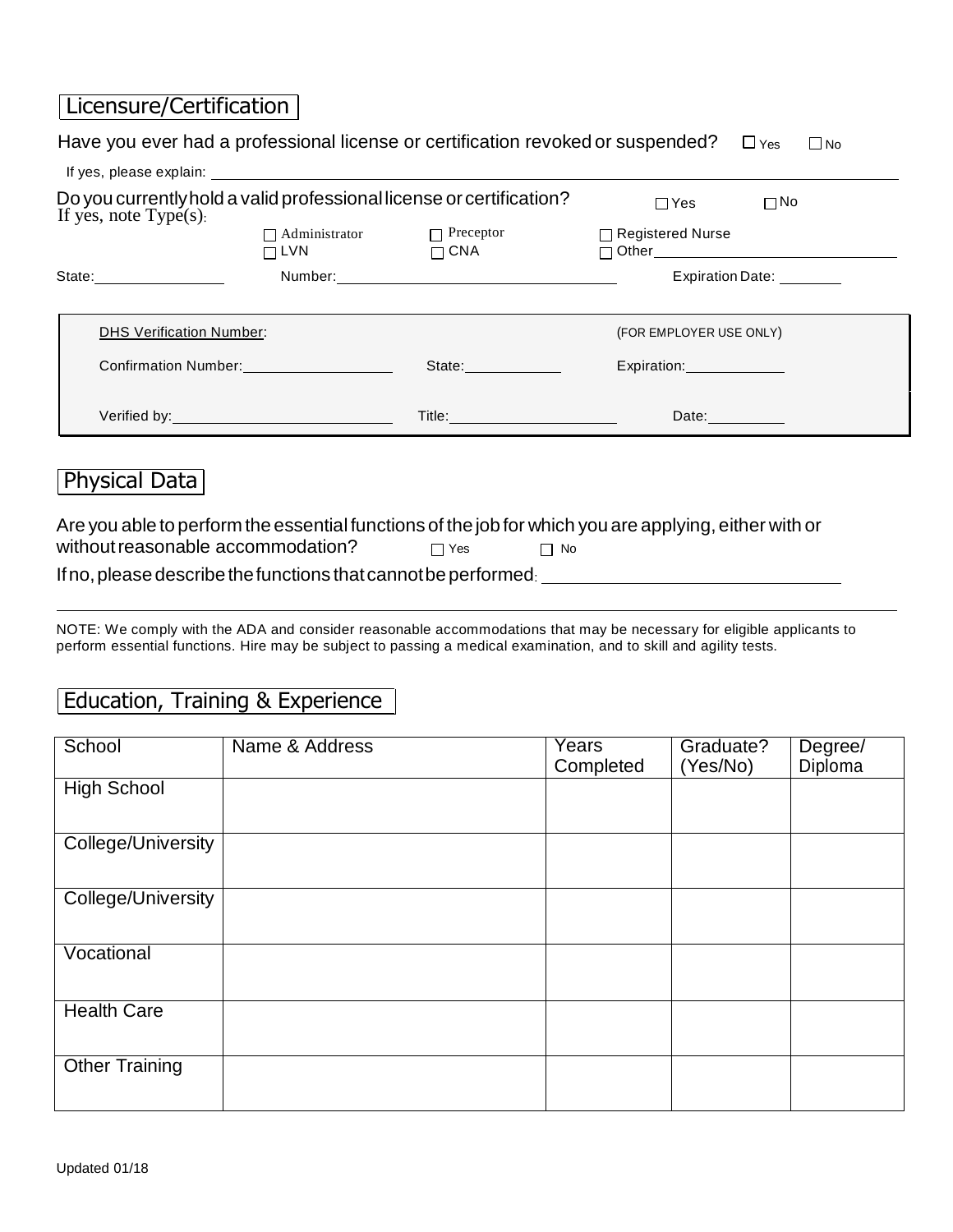## Employment History

List below present and past employment, including military experience, starting with most recent employer. Account for all periods of unemployment. You must complete this section even if submitting a resume.

| Name of Current/Most Recent Employer: | Telephone No.:                                |
|---------------------------------------|-----------------------------------------------|
|                                       |                                               |
| Type of Business:                     | Your Supervisor's Name:                       |
|                                       |                                               |
| Street Address:                       | City, State, Zip:                             |
|                                       |                                               |
| Dates of Employment                   | Position Held:                                |
| To:<br>From:                          |                                               |
| Reason for Leaving:                   | May we contact this employer for a reference? |
|                                       |                                               |

| Name of Previous Employer:          | Telephone No.:                                |
|-------------------------------------|-----------------------------------------------|
| Type of Business:                   | Your Supervisor's Name:                       |
| <b>Street Address:</b>              | City, State, Zip:                             |
| Dates of Employment<br>To:<br>From: | Position Held:                                |
| Reason for Leaving:                 | May we contact this employer for a reference? |

| Name of Previous Employer:          | Telephone No.:                                |
|-------------------------------------|-----------------------------------------------|
| Type of Business:                   | Your Supervisor's Name:                       |
| Street Address:                     | City, State, Zip:                             |
| Dates of Employment<br>To:<br>From: | Position Held:                                |
| Reason for Leaving:                 | May we contact this employer for a reference? |

## References

List below three persons not related to you who have knowledge of your work performance within the past three years.

| Name | <b>Telephone Number</b> | Occupation | # of Years Acquainted |
|------|-------------------------|------------|-----------------------|
|      |                         |            |                       |
|      |                         |            |                       |
|      |                         |            |                       |
|      |                         |            |                       |
|      |                         |            |                       |
|      |                         |            |                       |

How were you referred to us? <br>  $\square$  Advertisement  $\square$  Employee  $\square$  School  $\square$  Other

| Advertisement | $\Box$ Employee |
|---------------|-----------------|
|               |                 |